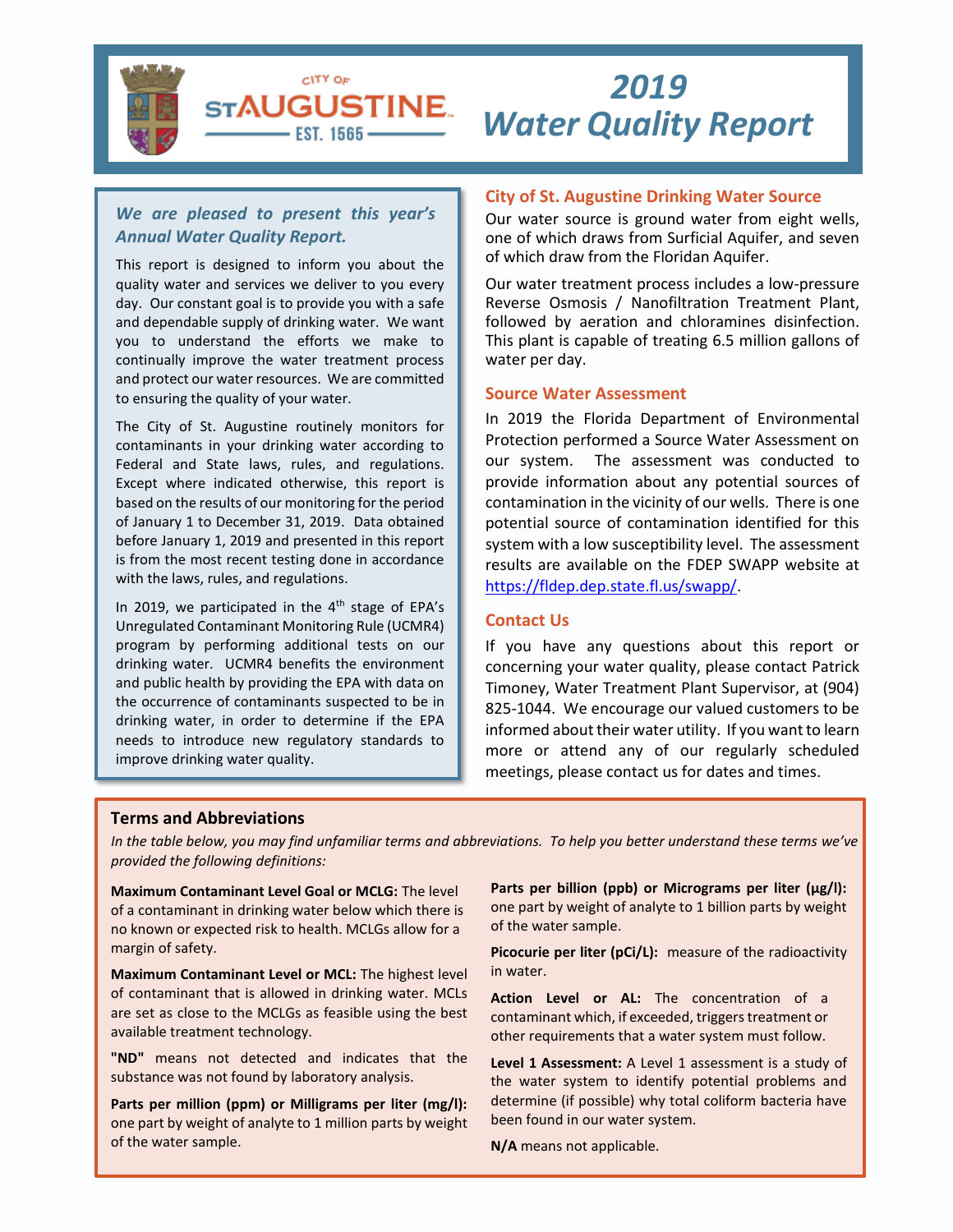## **CONTAMINANTS TABLE**

## **Radioactive Contaminants**

| <b>Contaminant and Unit of</b><br><b>Measure</b> | Dates of<br><b>Sampling</b><br>(Mo/Yr) | <b>MCL</b><br><b>Violation</b><br>Y/N | /Level.<br><b>Detected</b> | Range of<br><b>Results</b> | <b>MCLG</b> | <b>IMCL</b> | <b>Likely Source of Contamination</b> |
|--------------------------------------------------|----------------------------------------|---------------------------------------|----------------------------|----------------------------|-------------|-------------|---------------------------------------|
| Radium 226 + 228 or<br>combined radium (pCi/L)   | 12/2017                                | No                                    | 0.7                        | N/A                        |             |             | Erosion of natural deposits           |

## **Inorganic Contaminants**

| <b>Contaminant and Unit of</b><br><b>Measure</b> | Dates of<br><b>Sampling</b><br>(Mo/Yr) | <b>MCL</b><br><b>Violation</b><br>Y/N | Level<br><b>Detected</b> | Range<br>of<br><b>Results</b> | <b>MCLG</b>    | <b>MCL</b>     | <b>Likely Source of Contamination</b>                                                                                                                                            |
|--------------------------------------------------|----------------------------------------|---------------------------------------|--------------------------|-------------------------------|----------------|----------------|----------------------------------------------------------------------------------------------------------------------------------------------------------------------------------|
| Barium (ppm)                                     | 12/2017                                | No.                                   | 0.0132                   | $0.00 -$<br>0.0132            | $\overline{2}$ | $\overline{2}$ | Discharge of drilling wastes; discharge from<br>metal refineries; erosion of natural deposits                                                                                    |
| Fluoride (ppm)                                   | 12/2017                                | No.                                   | 0.88                     | $0.00 -$<br>0.88              | 4              | 4              | Erosion of natural deposits; Discharge from<br>fertilizer and aluminum factories; Water<br>additive that promotes strong teeth when at<br>optimum levels between 0.7 and 1.3 ppm |
| Sodium (ppm)                                     | 12/2017                                | No.                                   | 42.2                     | $0.00 -$<br>42.2              | N/A            | 160            | Salt water intrusion; leaching from soil                                                                                                                                         |
| Antimony (ppb)                                   | 12/2017                                | No.                                   | 0.1                      | $0.1 - 0.1$                   | 6              | 6              | Discharge from petroleum refineries; fire<br>retardants; ceramics; electronics; solder                                                                                           |
| Chromium (ppb)                                   | 12/2017                                | No.                                   | $\overline{2}$           | $ND - 2$                      | 100            | 100            | Discharge from steel and pulp mills; erosion<br>of natural deposits                                                                                                              |

## **Stage 2 Disinfectants and Disinfection Byproducts**

| <b>Contaminant and Unit of</b><br><b>Measure</b> | Dates of<br><b>Sampling</b><br>(Mo/Yr) | <b>MCL</b><br><b>Violation</b><br>Y/N | Level<br><b>Detected</b> | Range of<br><b>Results</b> | <b>MCLG</b> | <b>MCL</b> | <b>Likely Source of Contamination</b>        |
|--------------------------------------------------|----------------------------------------|---------------------------------------|--------------------------|----------------------------|-------------|------------|----------------------------------------------|
| Haloacetic Acids (HAA5)<br>(ppb)                 | 02/2019,<br>06/2019,<br>10/2019        | No                                    | 6.7                      | $5.0 - 6.7$                | N/A         | 60         | By-product of drinking water<br>disinfection |
| <b>Total Trihalomethanes</b><br>(TTHM)(ppb)      | 06 & 10<br>2019                        | <b>No</b>                             | 17.9                     | $16.8 -$<br>17.9           | N/A         | 80         | By-product of drinking water<br>disinfection |

## **Lead and Copper (Tap Water)**

| <b>Contaminant and Unit of</b><br><b>Measure</b> | Dates of<br><b>Sampling</b><br>(Mo/Yr) | AL<br><b>Exceeded</b><br>(Y/N) | 90th<br><b>Percentile</b><br><b>Result</b> | No. of<br><b>Sampling</b><br><b>Sites</b><br>exceeded<br>the AL | <b>MCLG</b> | <b>AL</b><br>(Action<br>Level) | <b>Likely Source of Contamination</b>                                                                 |
|--------------------------------------------------|----------------------------------------|--------------------------------|--------------------------------------------|-----------------------------------------------------------------|-------------|--------------------------------|-------------------------------------------------------------------------------------------------------|
| Copper (tap water) (ppm)                         | 06/2019                                | No                             | 0.26                                       | 0                                                               | 1.3         | 1.3                            | Corrosion of household plumbing;<br>erosion of natural deposits; leaching<br>from wood preservatives. |
| Lead (tap water) (ppb)                           | 06/2019                                | No                             | 1.4                                        | 0                                                               | $\Omega$    | 15                             | Corrosion of household plumbing<br>systems; erosion of natural deposits                               |

## **Unregulated Contaminants**

| <b>Contaminant and Unit of</b><br><b>Measure</b> | Dates of<br><b>Sampling</b><br>(Mo/Yr) | <b>MCL</b><br><b>Violation</b><br>(Y/N) | <b>Level</b><br><b>Detected</b> | Range of<br><b>Results</b> | <b>Likely Source of Contamination</b>                                                                                                 |
|--------------------------------------------------|----------------------------------------|-----------------------------------------|---------------------------------|----------------------------|---------------------------------------------------------------------------------------------------------------------------------------|
| Germanium (ppb)                                  | 2/2019                                 | No                                      | 0.15                            | 0.15                       | Naturally-occurring element and commonly used as<br>germanium dioxide in phosphors, transistors and diodes,<br>and in electroplating. |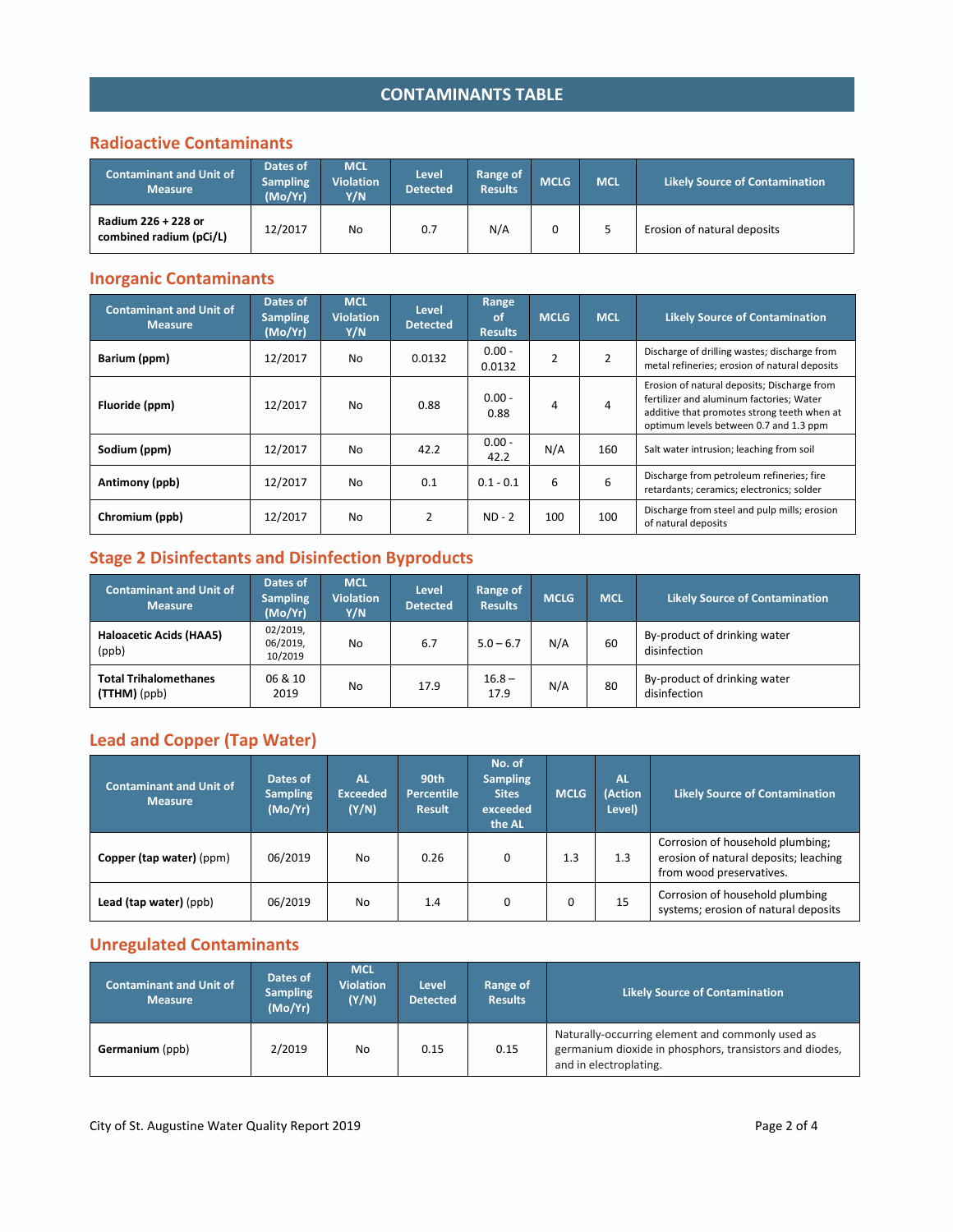#### **Important Information**

The sources of drinking water (both tap water & bottled water) include rivers, lakes, streams, ponds, reservoirs, springs, and wells. As water travels over the surface of the land or through the ground, it dissolves naturally occurring minerals and, in some cases, radioactive material, and can pick up substances resulting from the presence of animals or from human activity.

Contaminants that may be present in source water include:

- (A) Microbial contaminants, such as viruses & bacteria, which may come from sewage treatment plants, septic systems, agricultural livestock operations, and wildlife.
- (B) Inorganic contaminants, such as salts & metals, which can be naturally-occurring or result from urban storm water runoff, industrial or domestic wastewater discharges, oil and gas production, mining, or farming.
- (C) Pesticides and herbicides, which may come from a variety of sources such as agriculture, urban storm water runoff, & residential uses.
- (D) Organic chemical contaminants, including synthetic and volatile organic chemicals, which are byproducts of industrial process and petroleum production, and can also come from gas stations, urban storm water runoff, and septic systems.
- (E) Radioactive contaminants, which can be naturally occurring or be the result of oil & gas production and mining activities.

To ensure that tap water is safe to drink, the EPA prescribes regulations, which limit the amount of certain contaminants in water provided by public water systems. The Food and Drug Administration (FDA) regulations

establish limits for contaminants in bottled water, which must provide the same protection for public health.

Drinking water, including bottled water, may reasonably be expected to contain at least small amounts of some contaminants. The presence of contaminants does not necessarily indicate that the water poses a health risk. More information about contaminants and potential health effects can be obtained by calling the Environmental Protection Agency's Safe Drinking Water Hotline at 1-800-426-4791.

*Some people may be more vulnerable to contaminants in drinking water than the general population. Immunocompromised persons such as persons with cancer undergoing chemotherapy, persons who have undergone organ transplants, people with HIV/AIDS or other immune system disorders, some elderly, and infants can be partially at risk from infections. These people should seek advice about drinking water from their health care providers. EPA/CDC guidelines on appropriate means to lessen the risk of infection by Cryptosporidium and other microbiological contaminants are available from the Safe Drinking Water Hotline (800-426-4791).*

### **Lead in Drinking Water**

If present, elevated levels of lead can cause serious health problems, especially for pregnant women and young children. Lead in drinking water is primarily from materials and components associated with service lines & home plumbing. We are responsible for providing high quality drinking water, but we cannot control the variety of materials used in plumbing components. When your water has been sitting for several hours, you can minimize the potential for lead exposure by flushing your tap for 30 seconds to 2 minutes before using water for drinking or cooking. If you are concerned about lead in your water, you may wish to have your water tested. Information on lead in drinking water, testing methods, & steps you can take to minimize exposure is available from the Safe Drinking Water Hotline or at

[http://www.epa.gov/safewater/lead.](http://www.epa.gov/safewater/lead)